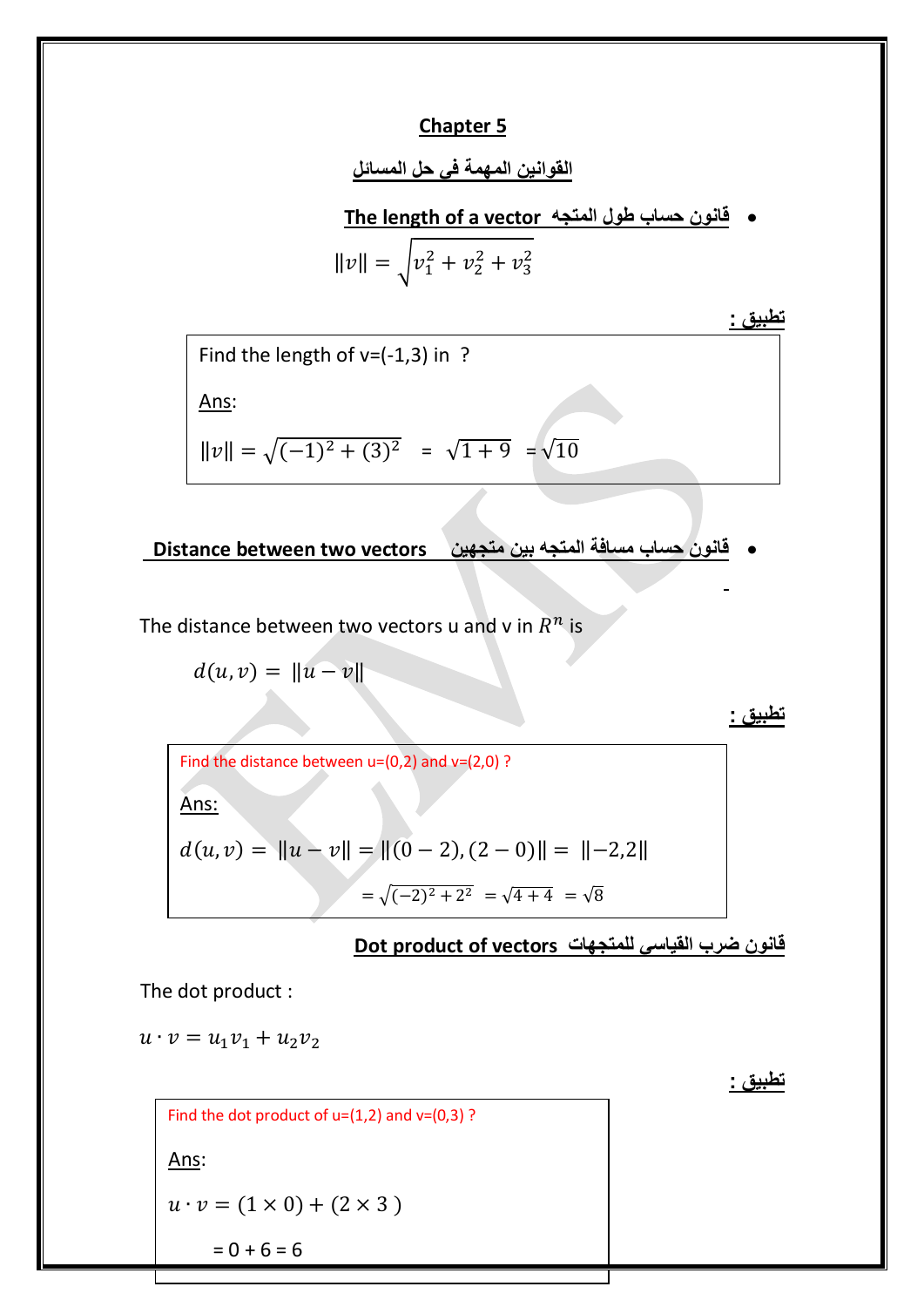**قانون حساب الزاوية بين متجهين vectors two between angle The**

$$
\cos\theta = \frac{u\cdot v}{\|u\|\cdot\|v\|}
$$

**تطبيق :**

Find the angle between two vectors u=(2,1,0) and v=(0,3,4)?  
\n
$$
\cos \theta = \frac{u \cdot v}{\|u\| \cdot \|v\|}
$$
\n
$$
u \cdot v = (2 \times 0) + (1 \times 3) + (0 \times 4)
$$
\n
$$
= 0 + 3 + 0 = 3
$$
\n
$$
||u|| = \sqrt{2^2 + 1^2 + 0^2} = \sqrt{4 + 1 + 0} = \sqrt{5}
$$
\n
$$
||v|| = \sqrt{0^2 + 3^2 + 4^2} = \sqrt{0 + 9 + 16} = \sqrt{25} = 5
$$
\n
$$
\cos \theta = \frac{3}{5\sqrt{5}}
$$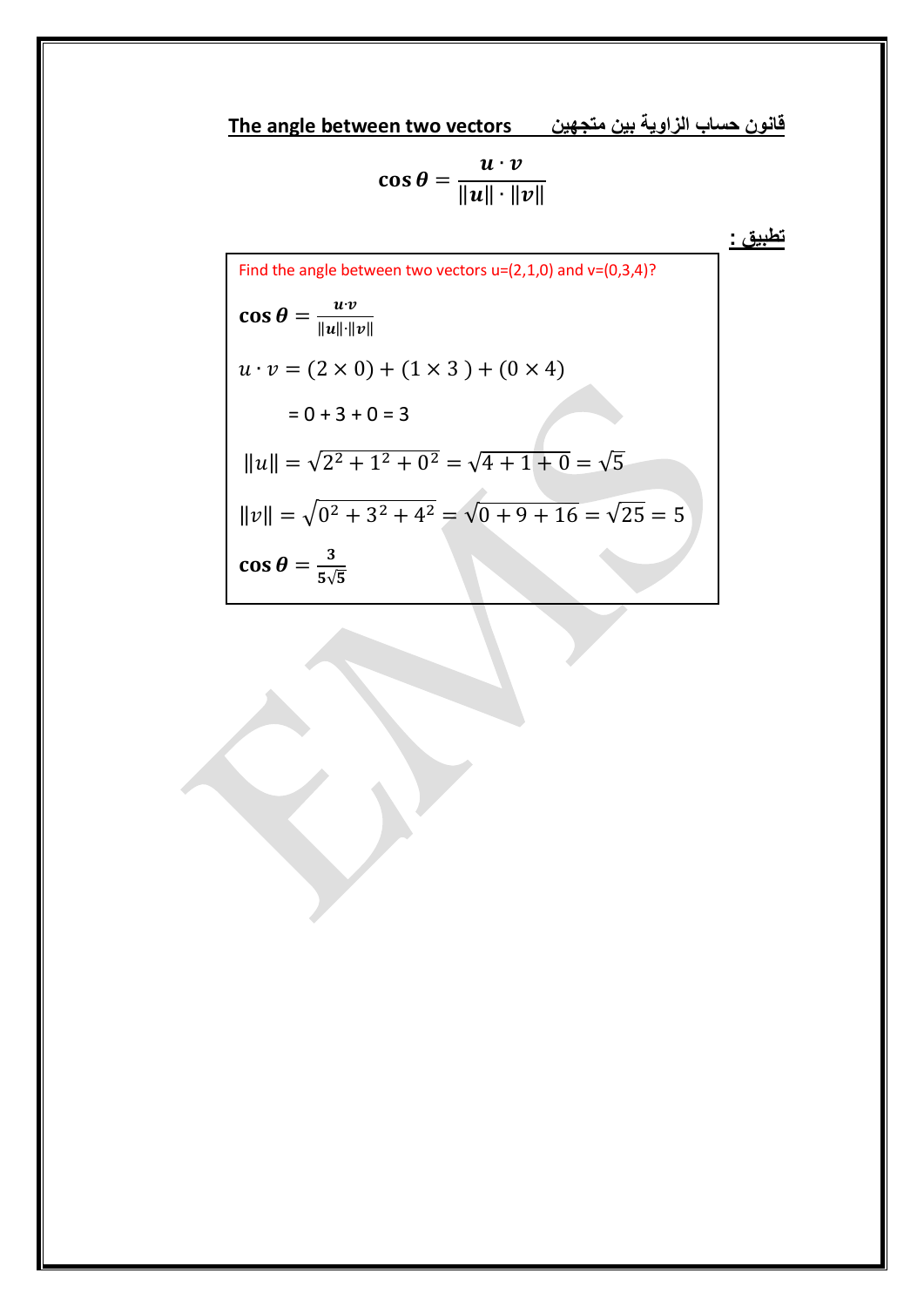## **Chapter 6**

## **Inner product space**

خصائص space product Inner وهي : التي تساعد على حل المسائل وتطبيقها في الحل ..

- 1.  $\langle u, v \rangle = \langle v, u \rangle$
- 2.  $\langle u, v + w \rangle = \langle u, v \rangle + \langle u, w \rangle$
- 3.  $c < u, v > = < cu, v >$
- 4.  $\langle v, v \rangle \ge 0$  and  $\langle v, v \rangle = 0$  if and only if  $v = 0$

**تطبيق :**

نجمع الحدود المتشابهة حسب

طريقة الحل حسب الخصائص :

Show that the function defines an inner product on  $R^2$ , where  $u=(u_1, u_2)$ ,  $v=(v_1, v_2)$   $\langle u, v \rangle = u_1v_1 + 2u_2v_2$  satisfy the four inner products Axioms.

1. Axiom 
$$
< u, v > = < v, u > - - -
$$
  
 $< u, v > = u_1v_1 + 2u_2v_2$   $\sqrt{u^2 + 2u^2 + 2u^2 + 2u^2 + 2u^2 + 2u^2}$ 

$$
= v_1 u_1 + 2 v_2 u_2 =
$$

2. Axiom 
$$
< u, v + w > = + -
$$
  
Let  $w = (w_1, w_2)$ 

$$
\begin{aligned}\n &< u, v + w >= u_1(v_1 + w_1) + 2u_2(v_2 + w_2) \\
 &= u_1(v_1 + w_1) + 2u_2(v_2 + w_2) \quad \cdots \quad \text{using } v_1 \text{ is a } \\
 &= \underbrace{u_1 v_1}_{= \{u_1 v_1 + 2u_1 w_1 + 2u_2 v_2 + 2u_2 w_2 \quad \cdots \quad \text{using } v_1 \text{ is a } u_2 \text{ is a } \\
 &= (u_1 v_1 + 2u_2 v_2) + (u_1 w_1 + 2u_2 w_2) \\
 &= < u, v > + < u, w >\n\end{aligned}
$$

3. Axiom  $c < u, v > u < cu, v >$ 

$$
c < u, v > = c(u_1v_1 + 2u_2v_2)
$$

$$
= (cu1)v1 + 2(cu2)v2
$$

$$
=
$$

4.Axiom  $\langle v, v \rangle \geq 0$ 

$$
(v_1 \times v_1) + 2(v_2 \times v_2) \ge 0
$$
  

$$
v_1^2 + 2v_2^2 > 0
$$